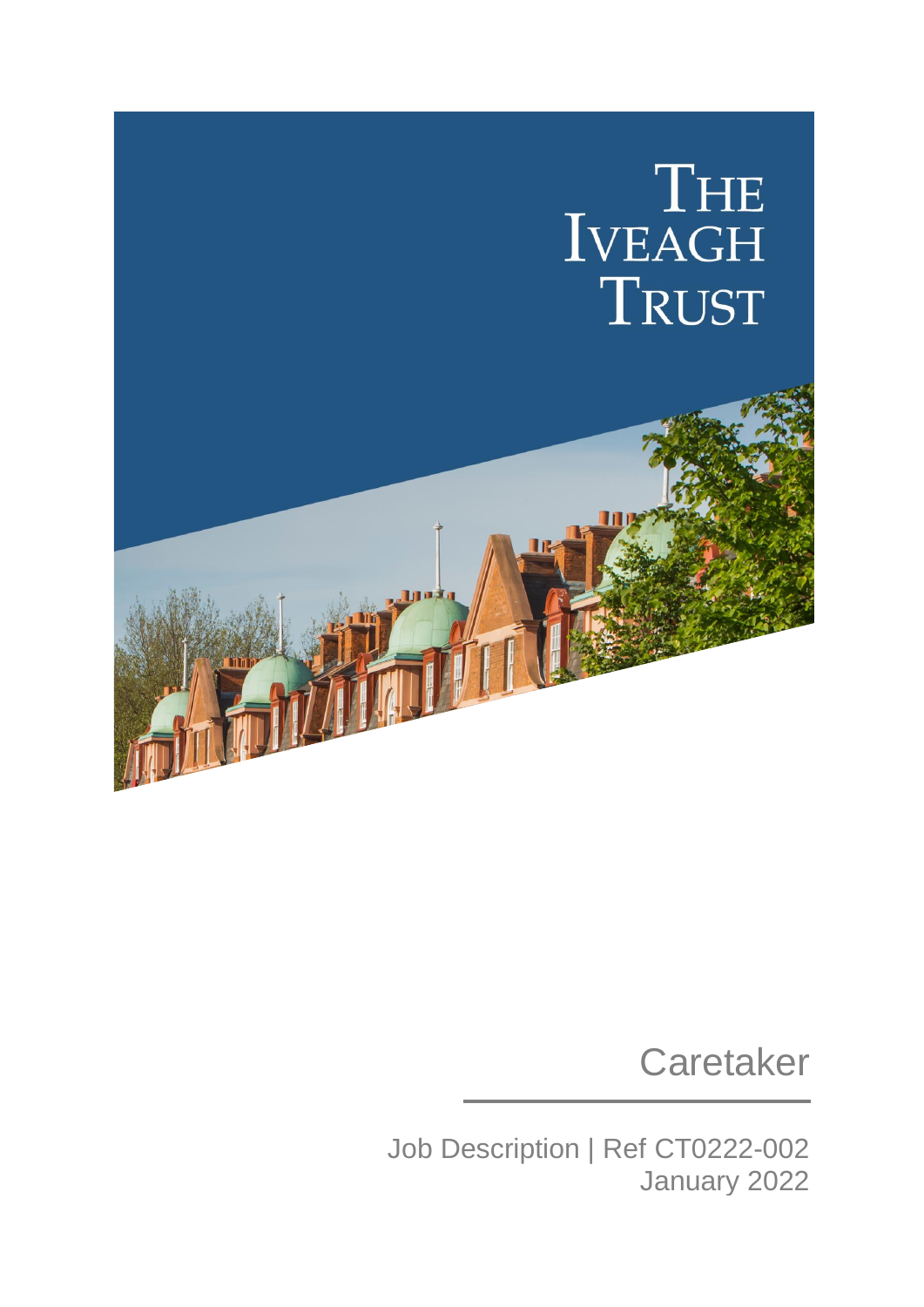The Iveagh Trust is the oldest provider of social housing in Ireland, building sustainable communities since 1890.

Today, the Trust provides c. 1,600 homes across Dublin, offering a range of housing options including general needs housing for families, supported housing for older people and accommodation for men experiencing homelessness at the Iveagh Hostel.

The Trust now wishes to add to our Caretaker Team by recruiting the following positions:

- 1. Full Time Permanent Caretaker for our Northside Estates which are based in Swords and Clongriffin areas.
- 2. Part Time Caretaker for our expanding Southside Estates (Adamstown; Leopardstown; Chapelizod; Rathmines).

**It will be a distinct advantage for applicants to be based geographically close to our Estates for efficiency, planning and response purposes.**

| <b>Position</b>            | Caretaker                                                                                                                                                                                                                                                                                                                                                                                                                                                                                                                                                                                                                                                                                 |
|----------------------------|-------------------------------------------------------------------------------------------------------------------------------------------------------------------------------------------------------------------------------------------------------------------------------------------------------------------------------------------------------------------------------------------------------------------------------------------------------------------------------------------------------------------------------------------------------------------------------------------------------------------------------------------------------------------------------------------|
| Reference                  | CT0222-002                                                                                                                                                                                                                                                                                                                                                                                                                                                                                                                                                                                                                                                                                |
| Location                   | Multi-Site                                                                                                                                                                                                                                                                                                                                                                                                                                                                                                                                                                                                                                                                                |
| <b>Reporting to</b>        | Estate Manager/Deputy Estate Manager                                                                                                                                                                                                                                                                                                                                                                                                                                                                                                                                                                                                                                                      |
| <b>Hours</b>               | Full Time 39 Hours per week<br>$\bullet$<br>Part Time 20 hours per week<br>As our service operates 7 days a week, all caretaker rosters include working<br>alternate weekends and some bank holidays on a rota basis - day off during the<br>week is assigned to balance the weekend working.<br>Reasonable flexibility for additional hours to assist when needed is also standard<br>requirement and practice.                                                                                                                                                                                                                                                                          |
| <b>Contract</b>            | Permanent                                                                                                                                                                                                                                                                                                                                                                                                                                                                                                                                                                                                                                                                                 |
| <b>Travel/Driving</b>      | The post requires use of a car for business purposes. The applicant must have a<br>full clean driver's license and appropriate insurance. Mileage allowance<br>operates.<br>You may also have to drive one of the Iveagh Trust vehicles when required to<br>transport equipment etc.<br>All Estate staff are flexible to provide cover on other Iveagh Trust estates when<br>necessary.                                                                                                                                                                                                                                                                                                   |
| <b>Probationary Period</b> | 6 months                                                                                                                                                                                                                                                                                                                                                                                                                                                                                                                                                                                                                                                                                  |
| <b>Staff Benefits</b>      | The Iveagh Trust offers excellent terms and conditions of employment:<br>Mileage - Mileage allowance will be paid in respect of all car mileage on<br>Trust business at a fixed rate.<br>Annual Leave $-22$ days $-$ increasing after three years+ service to a<br>$\bullet$<br>maximum of 25 days.<br>Pension - Very generous Defined Contribution Pension Scheme with<br>employer contributions of up to 15% (when matching an employee<br>contribution of 10%), lower contribution options are also available.<br><b>Death in Service Cover.</b><br>Full Employee Assistance Programme for you and your family.<br>Group Health Insurance Scheme providing discount to employees.<br>٠ |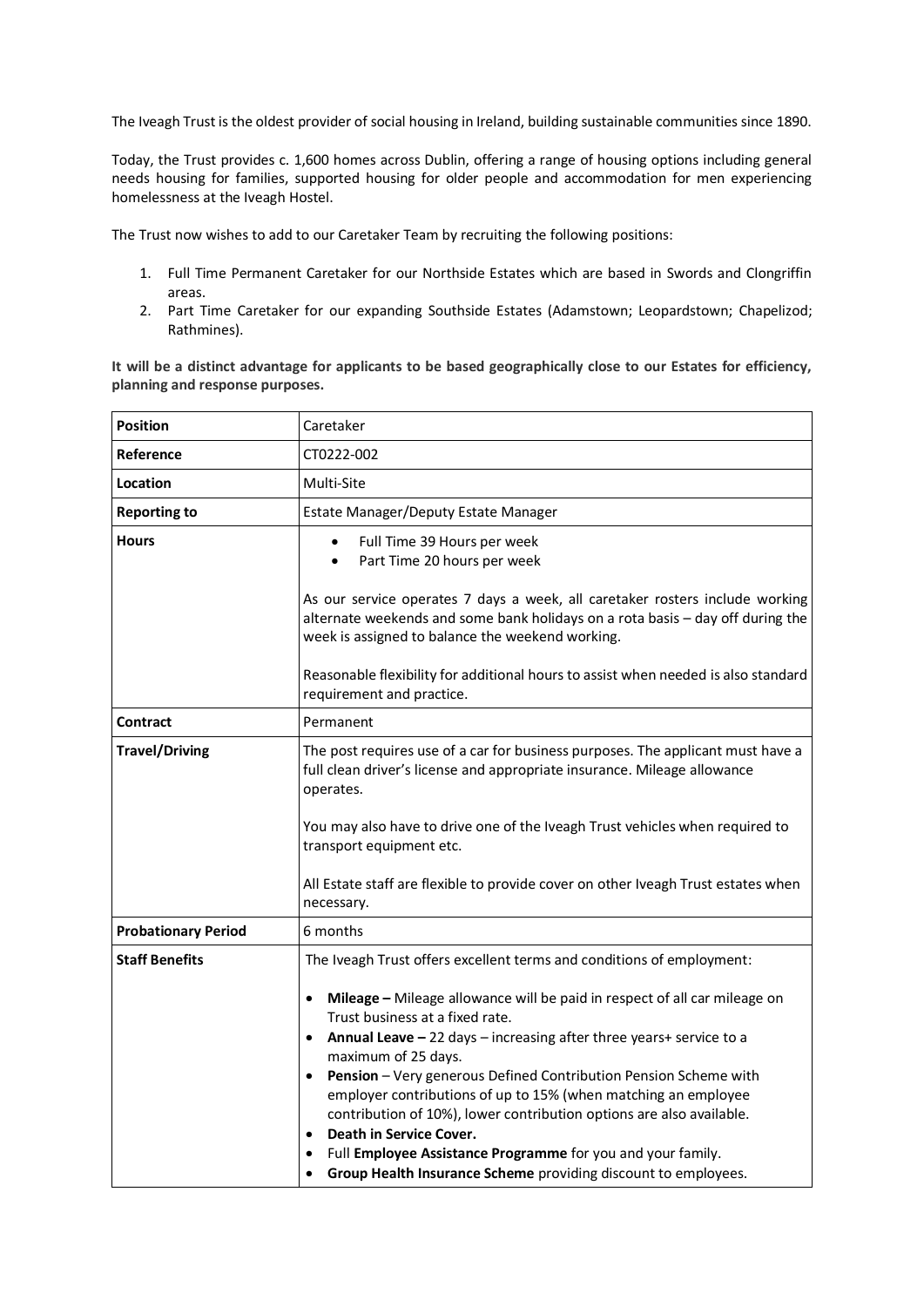|                                                  | Generous and supportive sick pay scheme.<br>$\bullet$<br>Full induction and ongoing training and development opportunities.<br>٠                                                                                                                                                                                                                                                                                                                                                                                                                                                                                                                                                                                                                                                                                                                                                                                                                                                                                                                                                                                                                                                                                                                                                                                                                                                                                                                                                                                                                                                                                                                                                                                                                                                                        |
|--------------------------------------------------|---------------------------------------------------------------------------------------------------------------------------------------------------------------------------------------------------------------------------------------------------------------------------------------------------------------------------------------------------------------------------------------------------------------------------------------------------------------------------------------------------------------------------------------------------------------------------------------------------------------------------------------------------------------------------------------------------------------------------------------------------------------------------------------------------------------------------------------------------------------------------------------------------------------------------------------------------------------------------------------------------------------------------------------------------------------------------------------------------------------------------------------------------------------------------------------------------------------------------------------------------------------------------------------------------------------------------------------------------------------------------------------------------------------------------------------------------------------------------------------------------------------------------------------------------------------------------------------------------------------------------------------------------------------------------------------------------------------------------------------------------------------------------------------------------------|
| <b>Skills and Experience</b>                     | Experience dealing with people in a residential or customer facing role.<br>$\bullet$<br>Good organisational skills.<br>Ability to deal with Residents' concerns in a sensitive and pragmatic way.<br>$\bullet$<br>Practical, good at DIY and general basic household repairs.<br>Experience with record-keeping and basic report writing.<br>٠<br>Basic level of Computer literacy - email and tablet/smart phone apps.<br>Full clean driving licence and ability to attend multi-site as needed.<br>$\bullet$<br>Work out of doors in all weathers with suitable PPE clothing provided by<br>The Iveagh Trust.                                                                                                                                                                                                                                                                                                                                                                                                                                                                                                                                                                                                                                                                                                                                                                                                                                                                                                                                                                                                                                                                                                                                                                                        |
| <b>Desirable</b>                                 | Qualified / part qualified tradesman or experience as a 'handyman' is a<br>distinct advantage.<br>Experience of working in Residential Setting or related environment.<br>Current or previous experience working or volunteering in Housing, and/or<br>homeless related services.                                                                                                                                                                                                                                                                                                                                                                                                                                                                                                                                                                                                                                                                                                                                                                                                                                                                                                                                                                                                                                                                                                                                                                                                                                                                                                                                                                                                                                                                                                                       |
| Attributes/<br>attitudes                         | A positive, creative and focused approach to targets and outcomes for staff<br>$\bullet$<br>and residents.<br>A high level of professionalism, commitment to the job and a 'solution<br>focus'.<br>A positive, team-oriented spirit.<br>Excellent communication and interpersonal skills.<br>Capacity to work independently, taking a lead on key items of work using<br>your own initiative.<br>Commitment to the highest standards of excellence in resident services and<br>health and safety.                                                                                                                                                                                                                                                                                                                                                                                                                                                                                                                                                                                                                                                                                                                                                                                                                                                                                                                                                                                                                                                                                                                                                                                                                                                                                                       |
| <b>Principal tasks &amp;</b><br>responsibilities | As a face of The Iveagh Trust ensure you are at all times professional, well<br>$\bullet$<br>presented and in the correct uniform & PPE while on duty.<br>Be of general assistance to Residents with regard to concerns and Iveagh<br>$\bullet$<br>Trust requirements.<br>Collaborate, comply with and assist other departments in the Iveagh Trust<br>$\bullet$<br>to perform their roles out on the Estates, e.g. Building Officer and Safety<br>Officer.<br>Keep the communal areas of the estate, both internal and external, clean,<br>tidy and safe. Have a good balance of work, between the appearance of<br>the estate and tenant interaction. Appearance of estates is highly important<br>as is the wellbeing of tenants.<br>Take out and put in communal bins, ensuring that all bins and bin areas are<br>$\bullet$<br>kept clean.<br>General Gardening including weeding and cutting of grass.<br>$\bullet$<br>Carry out minor repair and maintenance work, including handles &<br>$\bullet$<br>restrictors on doors, cleaning drains, downpipes and manholes, as directed.<br>Report repair and maintenance requirements promptly.<br>$\bullet$<br>Provide reports to the Management on incidents occurring on the estate<br>$\bullet$<br>including emergencies, disrepair, anti-social behaviour or unusual incidents<br>and treat all such incidents in strict confidence.<br>Carry out visual inspections & reports on fire extinguishers, lifts, smoke<br>vents etc.<br>Respond to estate/resident emergencies, e.g. fire, flood, lift breakdown etc.<br>$\bullet$<br>Ensure appropriate health and safety procedures are maintained and<br>$\bullet$<br>adhered to at all times.<br>Liaise with external contractors and visitors to the estate as<br>$\bullet$<br>needed/directed. |